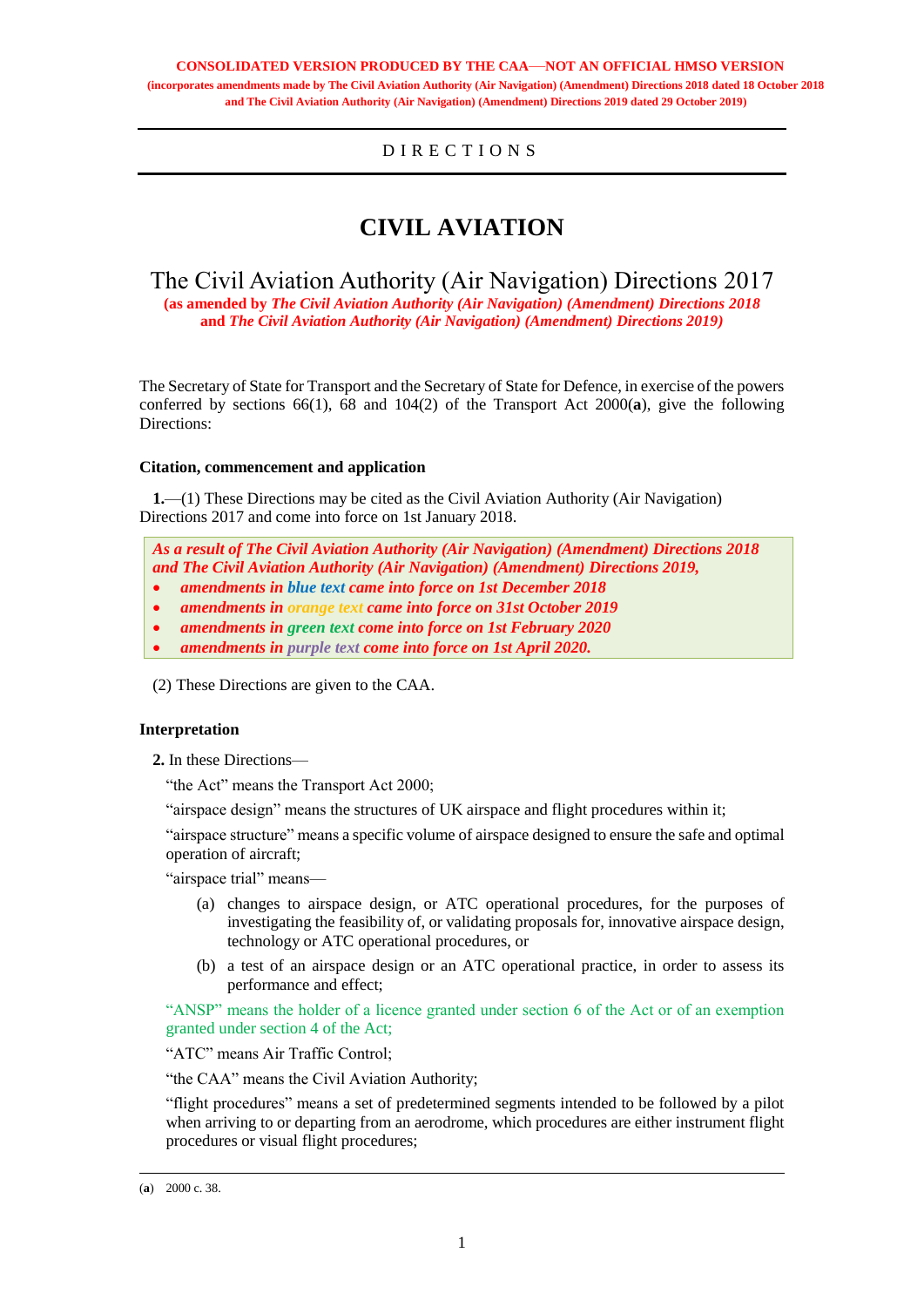"GNSS approach without approach control" means an instrument approach using a Global Navigation Satellite System to aerodromes without an instrument runway or approach control;

"JANSC" means the Joint Air Navigation Services Council;

"planned and permanent" means other than a day-to-day or at the time decision taken by an air traffic controller or other decision maker;

"PPR" means planned and permanent redistribution of air traffic through changes in ATC operational procedure;

"relevant PPR" means a PPR which falls within the description in paragraph 1 of the Annex to these Directions;

"the MoD" means the Ministry of Defence;

"UK AIP" means the Aeronautical Information Publication for the United Kingdom;

"UK airspace" means airspace in managed areas (which has the meaning given in section 72(3) of the Act (interpretation)).

# **Airspace design**

**3.** The CAA must—

- (a) develop and publish a national policy for the classification of UK airspace;
- (b) classify UK airspace in accordance with such national policy, publish such classification, keep such classification under review and, as the CAA considers necessary, modify it regularly consider whether such classification should be reviewed, carry out a review (which includes consultation with airspace users) where the CAA considers a change to classification might be made and, as the CAA considers appropriate, amend any classification in accordance with procedures developed and published by the CAA for making such amendments;
- (ba) in developing the national policy referred to in sub-paragraph (a), classifying UK airspace under sub-paragraph (b), or amending the classification of a volume of airspace under that sub-paragraph, seek to ensure that the amount of controlled airspace is the minimum required to maintain a high standard of air safety and, subject to overriding national security or defence requirements, that the needs of all airspace users is reflected on an equitable basis;
- (c) develop and publish rules, guidelines, technical design criteria and common procedures for the use of UK airspace;
- (d) ensure that an Aeronautical Information Service is provided for UK airspace, including the CAA being responsible for the form and content of the UK AIP, in accordance with international obligations (including Annex 15 of the International Convention on Civil Aviation);
- (e) prepare and maintain a co-ordinated strategy and plan for the use of all UK airspace for air navigation up to 2040, including for the modernisation of the use of such airspace;
- (f) consult the Secretary of State in relation to the preparation and maintenance of such strategy and the detail to be included in such plan; and
- (g) report to the Secretary of State annually on the delivery of the strategy referred to in sub-paragraph (e), the first such report to be provided by the end of 2018.

# **Airspace changes: procedure and guidance**

**4.**—(1) Subject to directions 6 and 9, the CAA must develop and publish procedures, and guidance on such procedures, for the development, making and consideration of a proposal—

(a) for a permanent change to airspace design which does not involve the implementation of a GNSS approach without approach control,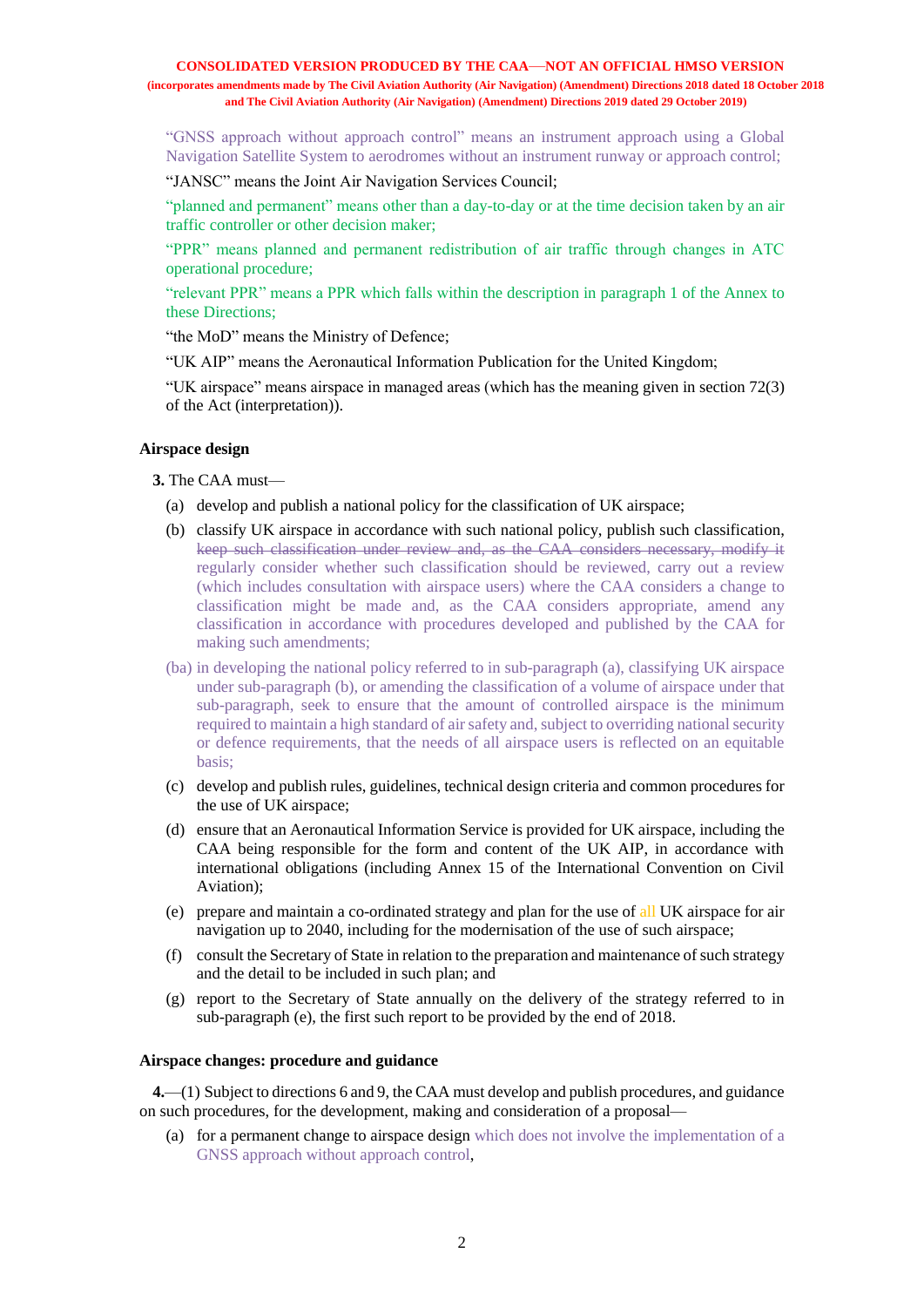- (aa) for a permanent change to airspace design involving the implementation of a GNSS approach without approach control,
- (b) for a temporary change to airspace design, or
- (c) for an airspace trial.

(2) A procedure developed under paragraph (1) must be proportionate and reflect published Government policy.

(3) The procedures developed and published under paragraph (1)(a) and (aa) must require the sponsor of the proposed permanent change to airspace design to—

- (a) assess whether the criterion referred to in direction  $6(5)(c)$  would be met, and
- (b) provide such assessment to the CAA when making the proposal.

(4) The procedure to be developed and published under paragraph (1)(aa)—

- (a) applies to any proposal to implement a GNSS approach without approach control which commences the CAA's process under Direction 4(1)(aa) on or after 1st April 2020, and
- (b) must aim to expedite such proposals.

#### **Proposed permanent change to airspace design**

**5.**—(1) Subject to direction 6, in accordance with its published strategy, procedures and policy on the design and classification of UK airspace, the CAA must decide whether to approve a proposal for a permanent change to airspace design which does not involve the implementation of a GNSS approach without approach control.

(2) The CAA may make its approval of a proposal subject to such modifications and conditions as the CAA considers necessary.

# **Proposals for a GNSS approach without approach control**

**5A.**—(1) Subject to direction 6, in accordance with its published strategy, procedures and policy on the design and classification of UK airspace, the CAA must consider and determine any proposal for a permanent change to airspace design involving the implementation of a GNSS approach without approach control.

(2) Except in the case of an airspace change proposed either by the MoD or for an urgent safety or national security reason, or where otherwise directed by the Secretary of State in relation to a particular proposal, the CAA must give consideration to a proposal for a permanent change to airspace design involving the implementation of a GNSS approach without approach control priority over consideration of any other proposal for a change to airspace design or operational procedures, or for an airspace trial.

(3) The CAA may make its approval of a proposal subject to such modifications and conditions as the CAA considers necessary.

# **Secretary of State's call-in power**

**6.**—(1) Subject to paragraph (5), the CAA must notify the Secretary of State where, in respect of a proposal received for a permanent change to airspace design, the CAA has received what it considers is a request to refer the proposal to the Secretary of State for determination on the grounds that one or more of the call-in criteria have been met.

(1A) After notifying the Secretary of State under paragraph (1) of a request received for a proposal to be referred to the Secretary of State, the CAA must provide to the Secretary of State an assessment of whether the CAA considers the proposal meets one or more of the call-in criteria.

(1B) An assessment for the purposes of paragraph (1A) must take account of any guidance which the Secretary of State has given to the CAA.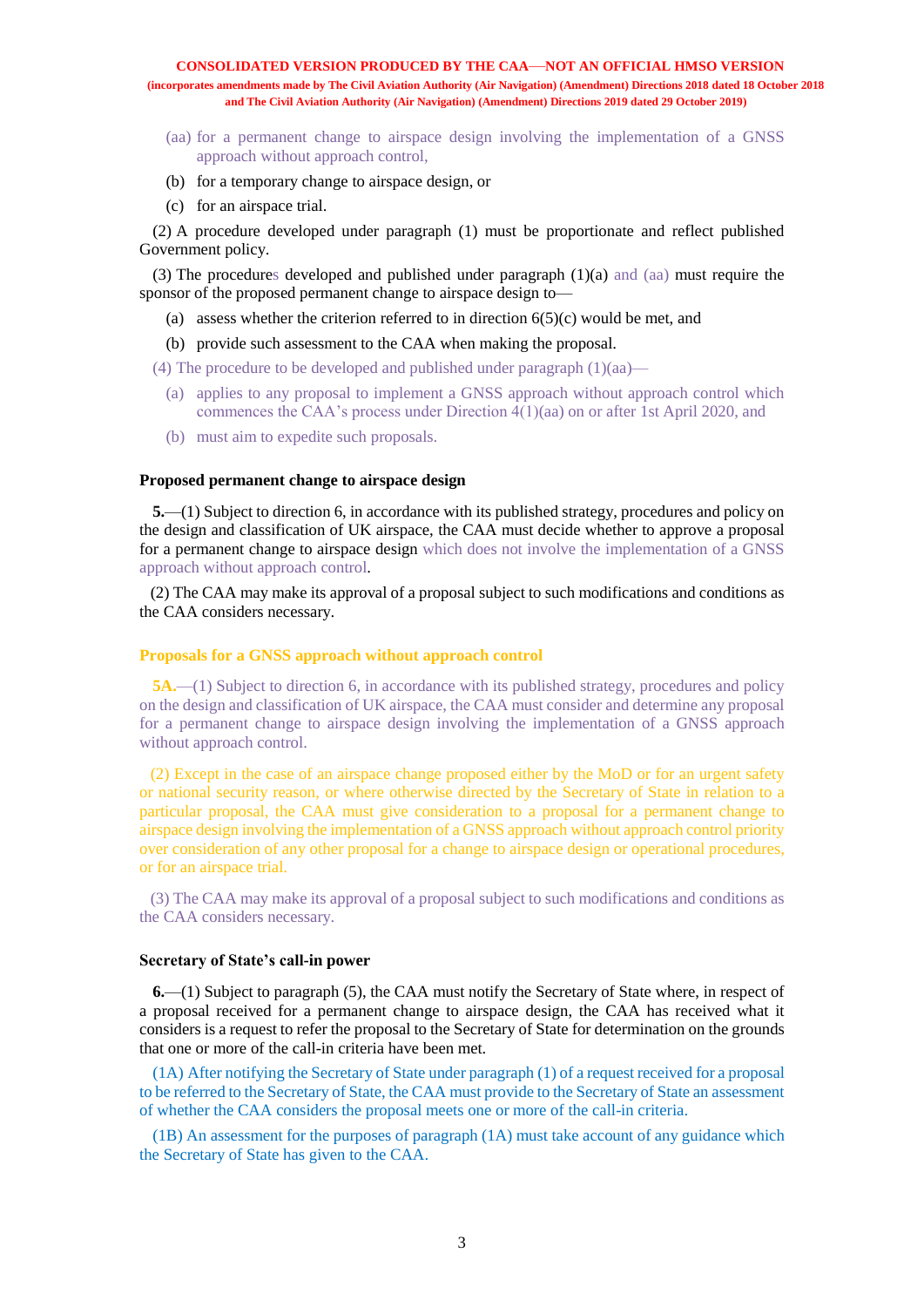(2) Where following a notification under paragraph (1) the Secretary of State considers that one or more of the call-in criteria have been met, the Secretary of State may require the CAA to refer the proposal concerned to the Secretary of State for determination.

- (3) The CAA—
	- (a) is not to refer a proposal under paragraph (2) until it has considered the proposal and reached a view on whether or not it would be minded to approve the change proposed (with or without modification or conditions); and
	- (b) is to inform the Secretary of State of its view when referring the proposal under paragraph (2).

(4) Where the Secretary of State has not requested the CAA to refer the proposal under paragraph (2), the CAA is to proceed to determine the proposal in accordance with direction 5 or 5A (as the case may be).

(5) For the purposes of this direction, the "call-in criteria" are that the proposed change—

- (a) is of strategic national importance,
- (b) could have a significant impact (positive or negative) on the economic growth of the United Kingdom, or
- (c) could both lead to a change in noise distribution resulting in a 10,000 net increase in the number of people subjected to a noise level of at least 54 dB LAeq 16hr and have an identified adverse impact on health and quality of life, or
- (d) could lead to any volume of airspace classified as Class G being reclassified as Class A, C, D or E.

(6) This direction does not to *[sic]* apply to a proposal which is—

- (a) submitted by, or on behalf of, the MoD,
- (b) directly related to a planning decision which had already been determined by the Secretary of State,
- (c) directly related to a planning decision made by another planning authority which involved detailed consideration of changes to flight paths in UK airspace, consequential on the proposed development, which the sponsor has taken into account when developing its proposal, or
- (d) submitted to the CAA for approval before the coming into force of these Directions.

# **Temporary changes to airspace design**

**7.**—(1) In accordance with its published strategy, procedures and policy on the design and classification of UK airspace, the CAA must consider and determine any proposal for a temporary change in airspace design.

(2) Where the CAA decides to approve any such proposal, it must either make a change to the UK AIP or issue a Notice to Airmen (NOTAM) in relation to such change.

(3) The CAA may make its approval of a proposal subject to such modifications and conditions as the CAA considers necessary.

(4) A temporary change approved by the CAA under this direction is to last for such fixed period as the CAA considers appropriate, which other than in exceptional circumstances is not to be for more than 90 days.

(5) In exceptional circumstances the CAA may extend the period approved for the temporary change for a further period of up to 90 days, provided that the CAA is satisfied that such an extension is not sought as a means to avoid making a proposal for a permanent change to airspace design.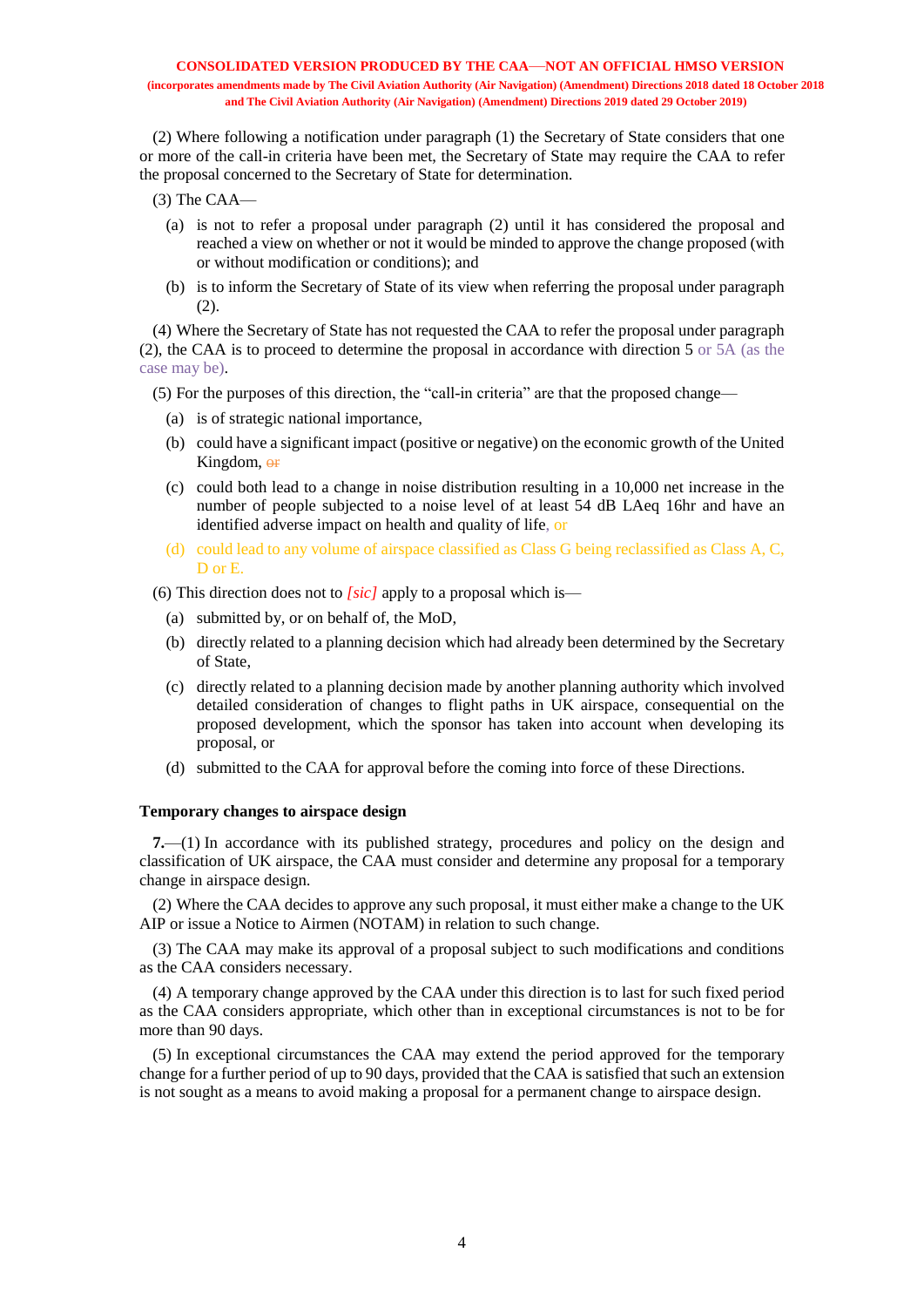#### **Airspace trials**

**8.**—(1) In accordance with its published strategy, procedures and policy on the design and classification of UK airspace, the CAA may consider and determine any proposal for an airspace trial.

(2) Where the CAA decides to approve any such proposal, it must either make a change to the UK AIP or issue a Notice to Airmen (NOTAM) in relation to such change.

(3) The CAA may make its approval of an airspace trial subject to such modifications and conditions as the CAA considers necessary.

(4) Subject to paragraph (5), an airspace trial approved by the CAA under this direction is to last for such fixed period as the CAA considers appropriate, which is not usually to be for more than six months.

(5) The CAA may extend the period approved for an airspace trial, provided that the CAA is satisfied that such an extension is not sought as a means to avoid making a proposal for a permanent change to airspace design.

(6) The CAA may require an airspace trial to end before the end of the period for which it was approved where the CAA considers it appropriate, safe and practical to do so.

#### **Airspace changes proposed by the MoD**

**9.**—In considering and determining a proposal referred to in direction 4(1) which is submitted by, or on behalf of, the MoD, the CAA must not take into account any impacts on the environment resulting from the use of aircraft by or on behalf of the armed forces of the Crown.

#### **Proposed planned and permanent redistribution of air traffic**

**9A.**—(1) The CAA must develop and publish procedures, and guidance on such procedures, for the development, consideration and determination of proposals for relevant PPRs as set out in the Annex to these directions.

(2) A procedure developed and published under paragraph (1) must—

- (a) be proportionate and reflect published Government policy, and
- (b) require an ANSP to refer a proposal for a relevant PPR to the CAA for approval before the PPR is implemented.

(3) A PPR proposed by or on behalf of the MoD is to be exempt from the procedures developed under paragraph (1).

(4) In accordance with its published strategy and plan for the use of UK airspace, as well as the procedures published under paragraph (1), the CAA must decide whether to approve a proposal for a relevant PPR.

(5) The CAA may make its approval of a proposal subject to such modifications and conditions as the CAA considers necessary.

(6) The CAA must provide a report to the Secretary of State annually outlining, for each proposal for a relevant PPR referred to it under the procedures developed in accordance with paragraph (1), the specific type of the PPR, the relevant airport, and whether it was approved.

# **Lower Airspace Radar Service**

**10.**—(1) The CAA is to determine the extent and coverage needed for a Lower Airspace Radar Service for UK airspace and procure and administer such a Service.

(2) The CAA is to keep the provision of such a Service under review and provide a report to the Secretary of State on—

- (a) the costs and benefits of the current Service,
- (b) the extent and coverage it considers suitable for this Service in the UK, and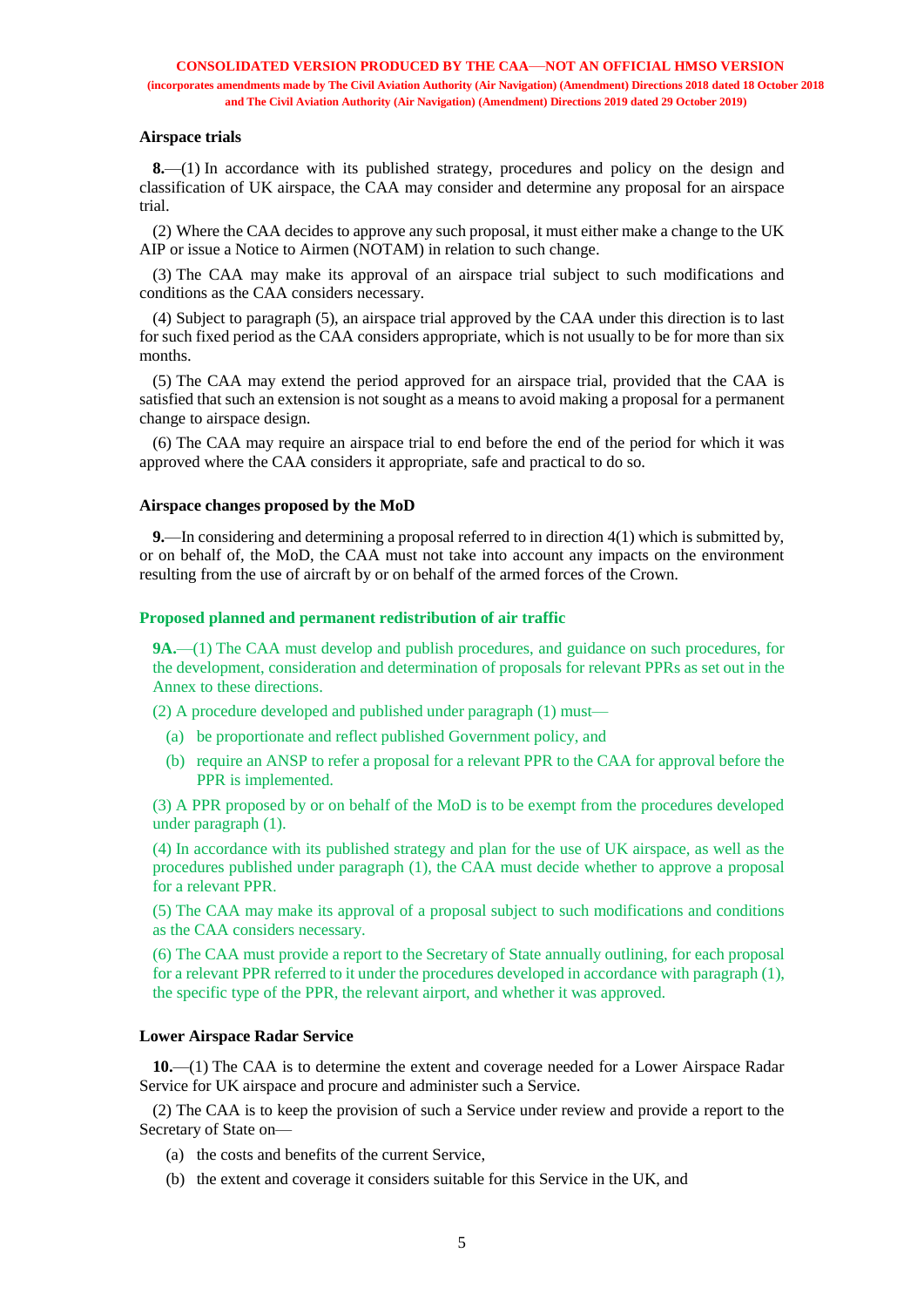(c) how the Service should be funded and recommendations for alternative means of funding it.

(3) The CAA is to provide a report under paragraph (2)—

- (a) by the end of 2019, and
- (b) on or before the third anniversary of such report and of every subsequent report.

#### **Aeronautical radio frequencies and secondary surveillance radar codes**

**11.** The CAA must monitor and enforce national policy for the use and assignment of civil aeronautical radio frequencies and Secondary Surveillance Radar codes in accordance with international obligations.

#### **Relationship with the Secretary of State for Defence**

**12.**—(1) The CAA is to agree arrangements with the MoD for the MoD's role in the joint and integrated civil and military provision of air traffic services.

(2) The CAA is to ensure that such arrangements are documented in a Memorandum of Understanding between the CAA and the MoD.

(3) The CAA is to agree arrangements with the MoD for the CAA to second and resource an appropriate number of personnel from the MoD, of the appropriate rank and experience, to contribute to the CAA's work on airspace-related matters.

(4) The CAA is to ensure that such arrangements are documented in a Resource and Interface Arrangement between the CAA and the MoD.

(5) Without prejudice to section 67 of the Act, paragraphs (6) to (8) apply where it appears to the CAA that there is a need to increase the volume, or alter the classification, of UK airspace, but to do so might, in the opinion of the CAA or the MoD, have an adverse effect on the ability of the armed forces of the Crown to maintain their operational capability.

(6) The CAA must seek the approval of the Secretary of State for Defence before proceeding with any such change to UK airspace.

(7) Where the Secretary of State for Defence is content with the proposed change, the CAA must ensure that such further consultation on the proposal is undertaken as required under these Directions.

(8) Where the Secretary of State for Defence is not content with the proposed change, the CAA may only approve the proposed change in accordance with directions given by the Secretary of State under section 68(3) of the Act.

#### **Institutional arrangements, advice and support**

**13.**—(1) The CAA is to establish and operate such institutional arrangements with regard to air navigation as the CAA considers necessary to promote the safe, effective and efficient, integrated operation of air traffic in the UK.

(2) The CAA must provide or procure the provision of such advice in relation to air navigation as the Secretary of State may reasonably require.

(3) The CAA is to provide support to the UK Airprox Board for the analysis, categorisation and understanding of pilot and controller reported risk-bearing occurrences.

#### **The Joint Air Navigation Services Council**

**14.** The CAA is to ensure the continuation of JANSC in accordance with the Schedule to these Directions.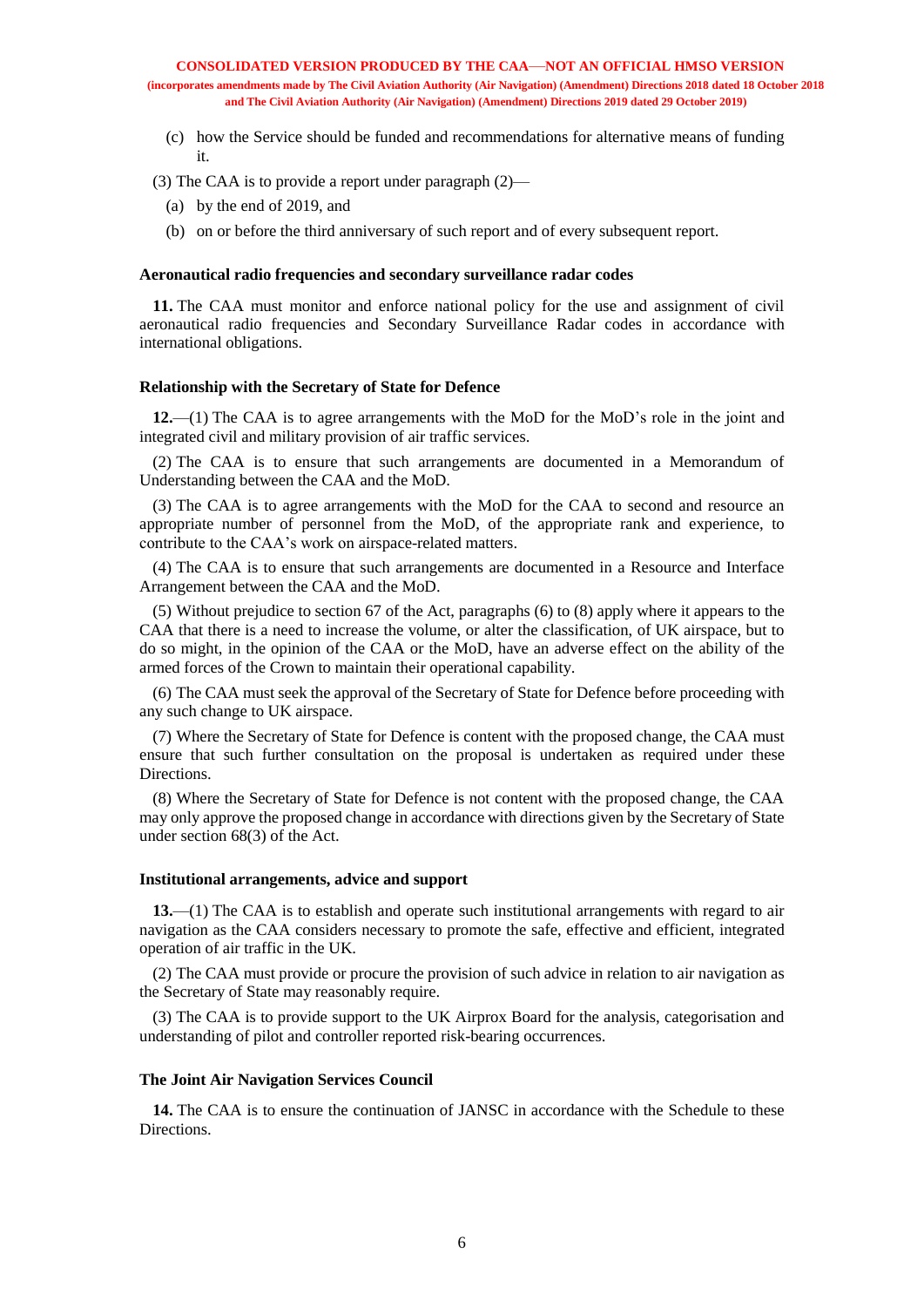## **Other functions relating to the environmental impact of the use of UK airspace**

**15.**—(1) The CAA must prepare and publish guidance on transparency and engagement for operational changes to airspace usage by aircraft (not covered by directions 4 to 8) which might have affected the noise impact on other persons.

(2) The CAA must establish and maintain a process to receive, classify and respond to complaints received by it in relation to the environmental impact (including noise) of the use by civil aircraft (including general aviation and helicopters) of UK airspace.

(3) On a request by the Secretary of State, the CAA must provide the Secretary of State with a summary of complaints received by it during a specified period, or of complaints relating to a particular issue.

#### **International relations**

**16.** The CAA—

- (a) must contribute to the development of international air navigation and provide such assistance as the Secretary of State may request, including (subject to section 2(4) of the Civil Aviation Act 1982(**a**)) international representation on behalf of the United Kingdom;
- (b) must maintain close co-operation in relation to air navigation with international organisations and the civil aviation authorities of other States; and
- (c) may consider and propose international agreements in relation to air navigation and notify the Secretary of State of any such agreements which would need to be approved by the Secretary of State.

# **Revocations**

**17.** The following Directions are revoked—

- (a) the Civil Aviation Authority (Air Navigation) Directions 2001, and
- (b) the Civil Aviation Authority (Air Navigation) (Variation) Direction 2004.

Dated: 16 October 2017

Secretary of State for Transport Secretary of State for Defence

 $\overline{a}$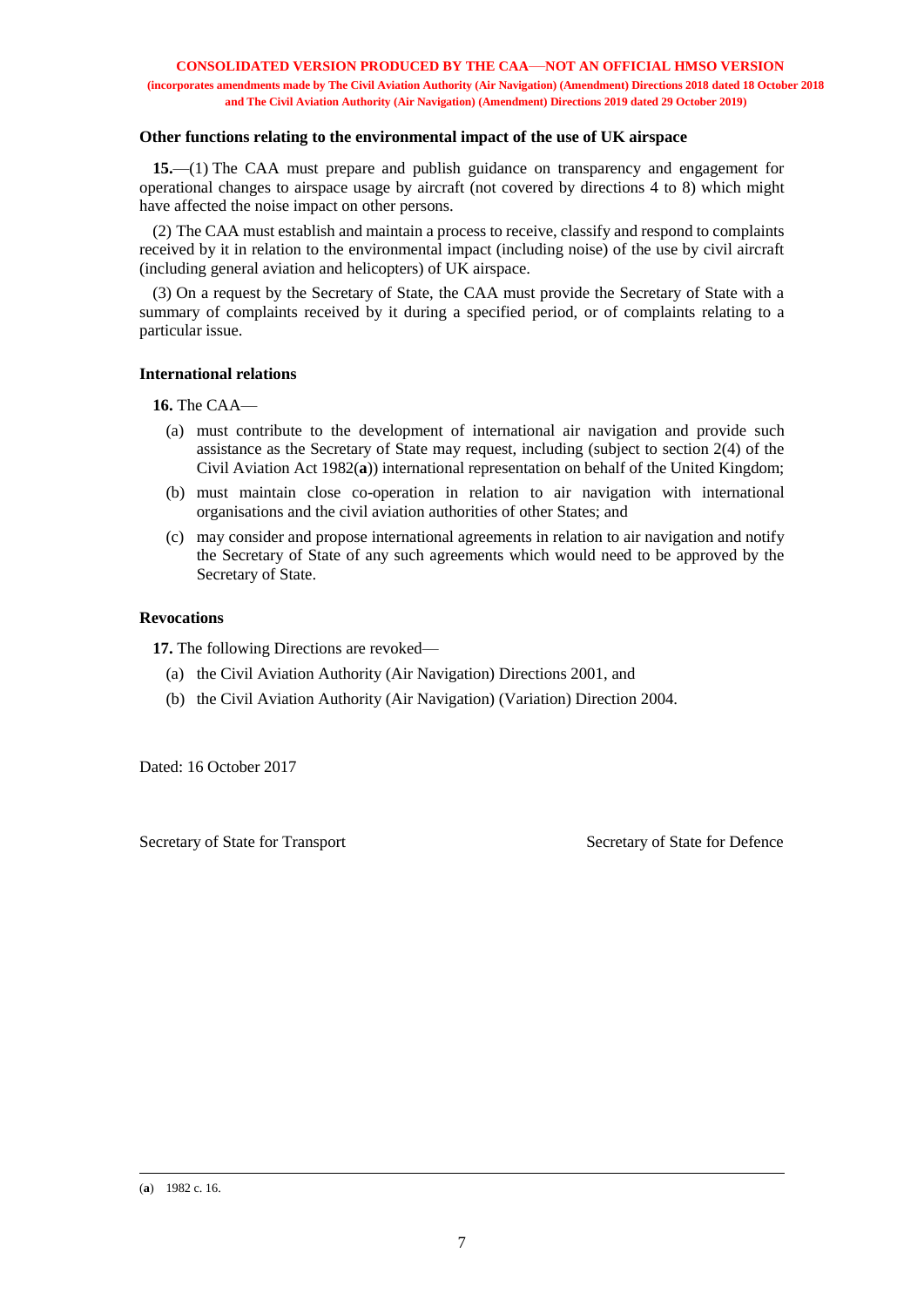# SCHEDULE Direction 14

# Joint Air Navigation Services Council

**1.** JANSC is the principal mechanism for maintaining high-level oversight of arrangements between the CAA, NATS (En Route) plc and the MoD, for the continued provision of joint and integrated air traffic services (J&I ATS).

**2.** JANSC is to ensure compliance with the J&I ATS obligations placed on the CAA, the MoD and NATS (En Route) plc, as detailed in the Civil Air Publication 740: UK Airspace Management Policy.

**3.** JANSC is to seek to meet every 6 months and is to be chaired by the CAA Group Director, Safety and Airspace Regulation; with the other members of JANSC being the RAF Battlespace Management Force Commander (as representative of the MoD) and the Chief Executive of NATS Holdings Limited. Other persons may attend meetings at the request of JANSC.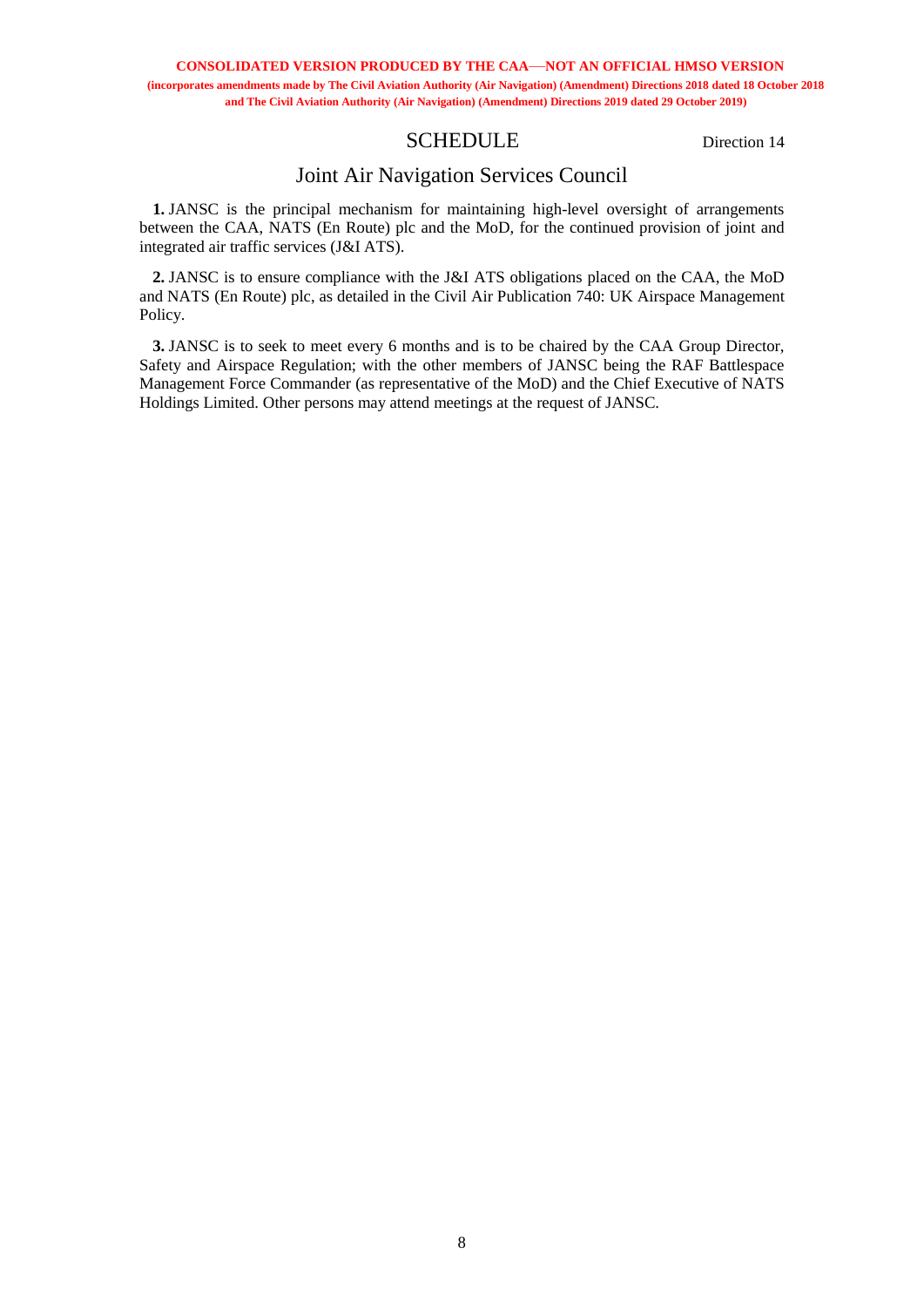#### **CONSOLIDATED VERSION PRODUCED BY THE CAA**—**NOT AN OFFICIAL HMSO VERSION**

**(incorporates amendments made by The Civil Aviation Authority (Air Navigation) (Amendment) Directions 2018 dated 18 October 2018 and The Civil Aviation Authority (Air Navigation) (Amendment) Directions 2019 dated 29 October 2019)**

#### **Annex**

**Planned and Permanent Redistribution of air traffic (PPR)**

## **Types of PPRs which are relevant PPRs for the purposes of these Directions.**

#### Interpretation and scope

1. A relevant PPR is a proposed PPR which both:

- falls within one or more of Types 1, 2 or 3 below; and

- relates to an airport which has a Category C or D (or both) approach landing procedure, and/or established standard instrument departure (SID) routes published in the UK AIP.

Additional information on interpretation and scope

2. The definition of relevant PPR in paragraph 1 is designed to capture only ATC operational procedures that relate to airports at which large commercial air transport and most business jets operate, whilst not capturing aerodromes or airports used only by small non-commercial aircraft.

3. Changes to ATC operational procedures that are planned and permanent will typically be recorded in writing and given as some form of instruction to an air traffic controller. An example would be a change to an Air Navigation Service Provider's (ANSP) MATS Part II.

#### **Type 1**

 $\overline{a}$ 

4. **A PPR which is (or more than one PPR within 24 months whose cumulative effects are) anticipated to result in a lateral shift of aircraft from the pre-existing nominal centre line of the density of flight tracks of at least the horizontal distance shown in the second column of the table below at the heights shown in the first column of that table -**

| Height in feet above ground | <b>Horizontal distance from the</b> |
|-----------------------------|-------------------------------------|
| level (agl)                 | centreline                          |
| <b>1000ft</b>               | 300 <sub>m</sub>                    |
| <b>2000ft</b>               | 500m                                |
| 3000ft                      | <b>800m</b>                         |
| <b>4000ft</b>               | 1100m                               |
| 5000ft                      | 1300m                               |
| <b>6000ft</b>               | 1600m                               |
| <b>7000ft</b>               | 1900m                               |

#### *Additional information on Type 1*

5. The figures in the table are based on an approximate correlation to a 3dB change following advice from the CAA.

6. The ANSP will need to assess the lateral shift of traffic from the nominal centre of the density of flight tracks<sup>1</sup> to establish whether the expected lateral shift is equal to or greater than that shown in the table above. So a 1350m shift away from the existing centreline at 5000ft agl would be a Type 1 PPR, but not if the shift was 1200m at 5000ft agl. The CAA has discretion to interpolate if the height at which the change is being proposed falls in between those shown in the table above.

**<sup>1</sup>** The nominal centre of the density of flight tracks should where possible be determined or interpreted from radar data, the sample of which should be sufficiently representative (two weeks to one month of data). Where radar data is not readily available, air traffic control expert judgement should be used.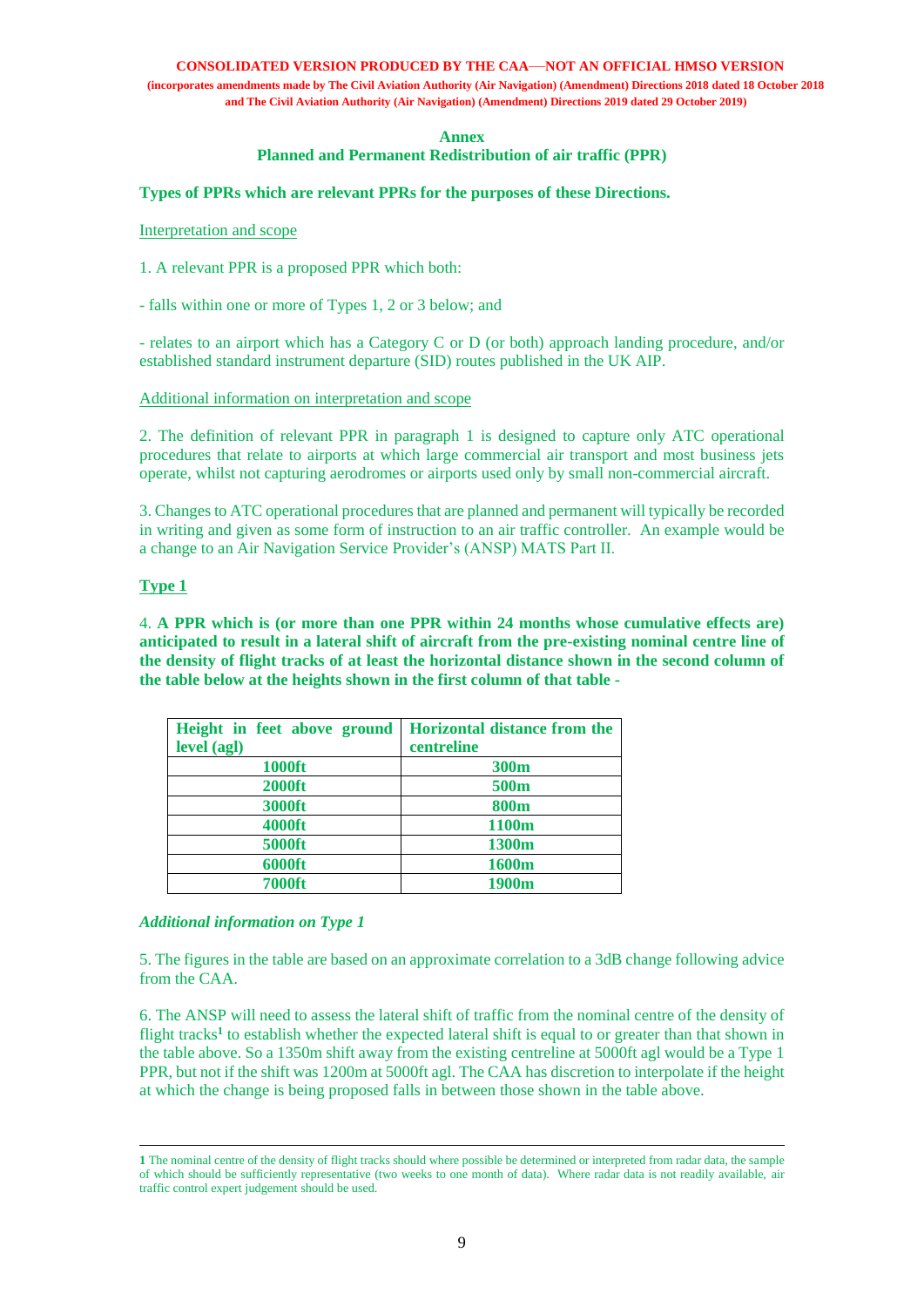7. It is recognised that ANSPs make air traffic control operational changes with the best of intentions and for safety reasons need some flexibility in doing so. At the same time, uncontrolled multiple changes that individually fall below the threshold could have a cumulative impact similar to a single change that does meet the threshold. To mitigate against this possibility, if a change below the threshold is made, any further operational change(s) proposed within 24 months of the first change must be judged against the Type 1 PPR criteria by adding together the lateral shift of each change. Where the cumulative effect of changes made within a rolling 24-month period meets or exceeds the threshold set out in the table above, the change that results in the threshold being met or exceeded will be judged to have met the criteria for a Type 1 PPR and will need to be considered as such. A PPR which has already been approved by the CAA is not to be included in assessing the cumulative effect of any further change.

# **Type 2**

8. **A PPR which is anticipated to increase air transport movements using a Standard Instrument Departure (SID) by at least 5000 movements per year as a result of a decision by an airport and/or its ANSP to redistribute air traffic from one SID to another at that airport.** 

# *Additional information on Type 2*

9. Type 2 applies when there has been a conscious decision by the airport and or its ANSP to redistribute *existing* traffic at the airport.

10. Type 2 does not apply to an increase in the number of air transport movements on a SID which is a direct result of changing weather patterns, or airline operations, natural growth, or as a result of agreed (i.e. through the planning system) air transport capacity enhancements at the airport.

# **Type 3**

11. **A PPR which results from a significant change to the written specified landing arrangements of aircraft at a UK airport referred to in paragraph 1 (or more than one such change within 36 months whose cumulative effects are significant).** 

12. **"Change to the published** *[sic]* **specified landing arrangements" means a change to the established minimum, or where applicable maximum, distance of the joining point onto an airport's Instrument Landing System (ILS) or any significant changes to the height at which aircraft must establish onto the ILS.** 

13. **Changes to the published minimum joining point at such airports greater than a cumulative total of at least 300 feet vertically or 1 nautical mile horizontally within a rolling 36-month period will be considered as "significant" and thereby constituting a Type 3 PPR.**

# *Additional information on Type 3*

14. In circumstances where multiple changes made within a 36-month rolling period have the cumulative effect of meeting or exceeding the threshold set out in Type 3, the change that results in the threshold being met or exceeded will be judged to have met the criteria for a Type 3 PPR and will need to be considered as such. A PPR which has already been approved by the CAA is not included in assessing the cumulative effect of any further change.

# **Power to determine whether a proposed change is a relevant PPR: consultation with the CAA**

15. If there is any doubt about whether a proposed PPR falls within Type 1, 2 or 3, the ANSP, or airport as appropriate, should consult the CAA. The CAA's decision is to be determinative of whether or not the proposed PPR would be a relevant PPR.